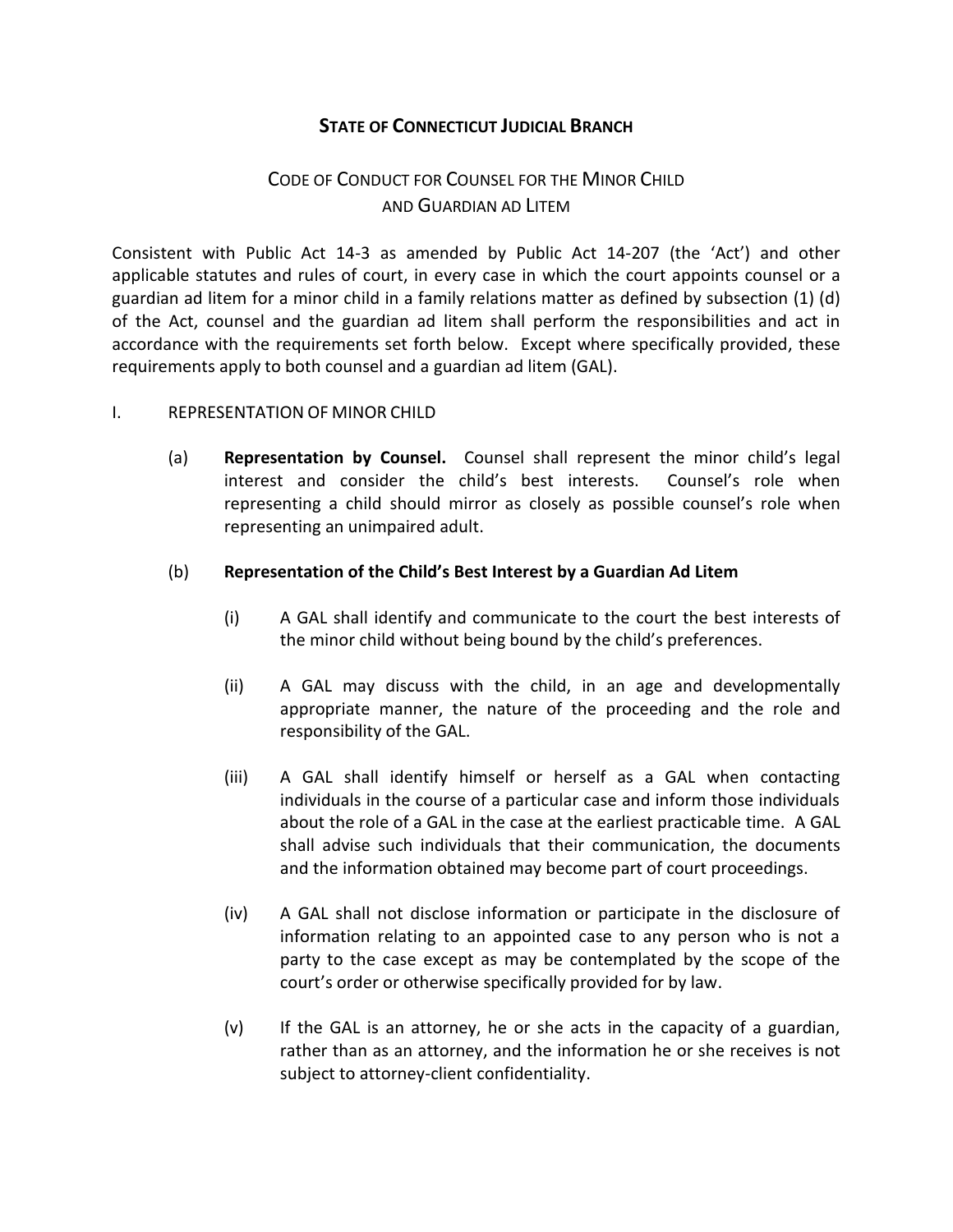(vi) A GAL shall communicate recommendations directly to the litigant when self-represented and to counsel when a party is represented, unless the GAL obtains counsel's consent to communicate the recommendations directly to the client.

### II. COUNSEL AND THE GUARDIAN AD LITEM SHALL:

- (a) **Qualification**. Satisfy all training requirements established by the Judicial Branch and promptly advise the Judicial Branch of unavailability to serve.
- (b) **Competence.** Provide competent representation. Competent representation requires the knowledge, skill, thoroughness and preparation reasonably necessary for the representation.
- (c) **Professional Conduct.** Maintain the ethical principles of his or her own profession and the rules of conduct set forth in this Code, which shall be read as consistent with each other.
- (d) **Candor.** Not knowingly make a false statement of fact or law to the court or fail to correct a false statement of fact or law previously made to the court and shall not offer evidence that he or she knows to be false.
- (e) **Maintain Independence.** Maintain independence, objectivity and operate with fairness in dealings with parties and professionals, at all times and in all settings.
- (f) **Treat Parties With Respect.** At all times treat the parties with respect, fairness and good faith. He or she shall not practice, condone, facilitate or participate in any form of discrimination on the basis of race, color, religious creed, age, marital status, national origin, ancestry, sex, gender identity or expression, intellectual disability, mental disability or physical disability.
- (g) **Conflicts of Interest.** Avoid any actual or apparent conflict of interest or impropriety in the performance of his or her responsibilities. If counsel or a GAL determines that there is a conflict of interest requiring withdrawal, he or she should continue to perform as appointed and seek permission from the court to withdraw. He or she should request appointment of a successor**.**
- (h) **Limit Duties to the Scope of the Court Order.** Comply with the court's order of duties as set out in the order appointing counsel or a GAL, and shall not provide or require services beyond the scope of the court's order of duties unless he or she obtains additional instruction, clarification or expansion of the scope of such duties from the court.